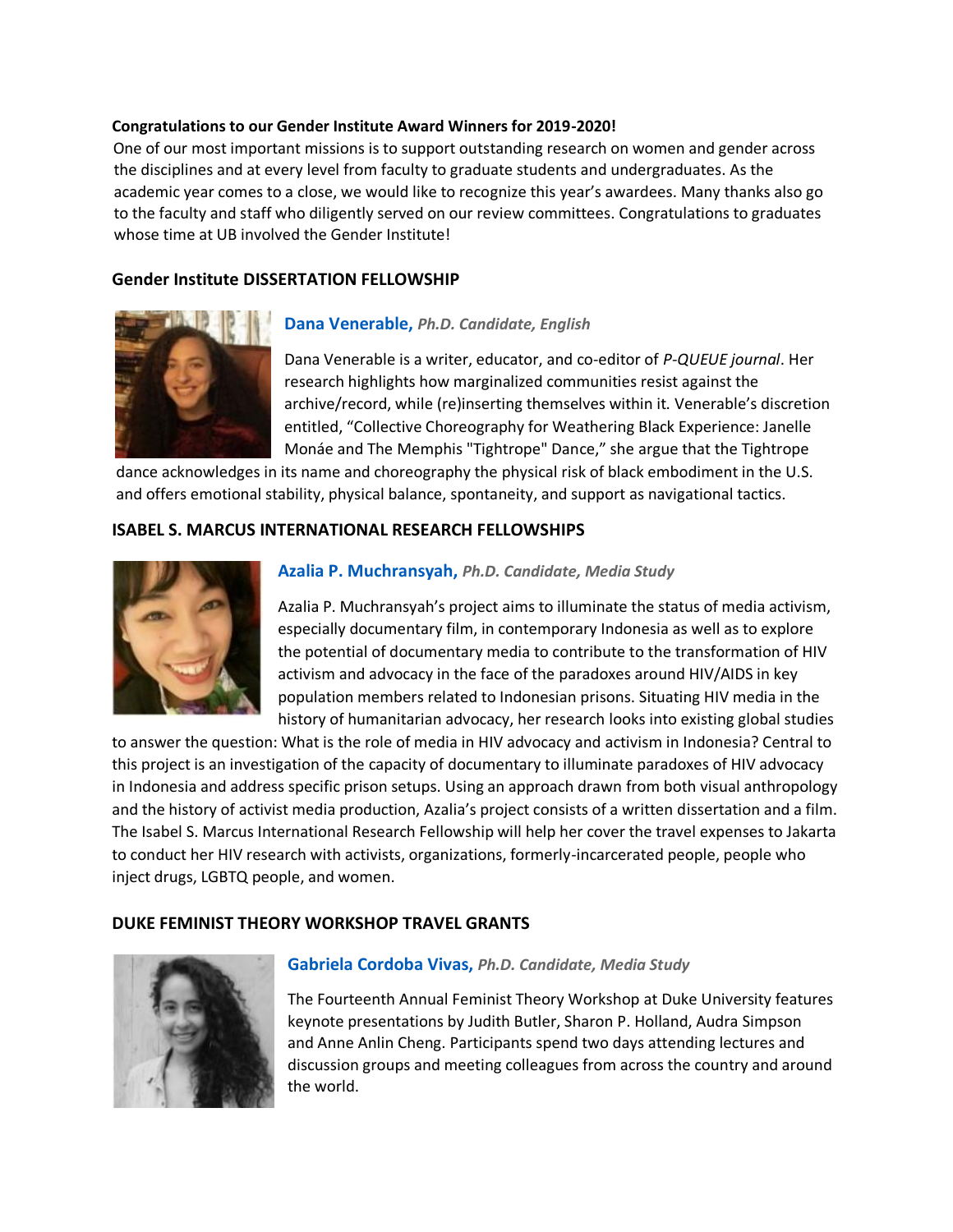#### **FACULTY RESEARCH GRANTS**



## **Katharina A. Azim**, *Clinical Assistant Professor, Psychology*

### *College Women's Pelvic Health and Sexuality*

This research project investigates the relationship between women college students' pelvic health, sexuality, and religiosity. Specifically, we examine the

relationship between the prevalence of pelvic pain among female college students based on their sexual conceptualizations and practices, religious self-identification, belief and exposure to religious teachings, and the experiences of sexual shaming and guilt. Considering that 20-34% of young women report chronic pelvic pain, which is generally highly preventable and treatable, we test these potential contributing factors.

Katharina A. Azim is a Clinical Assistant Professor in the Department of Psychology. Her research focuses on ethnicity and ethnic identity development, as well as acculturation and enculturation processes. She focuses on MENA/Arab/Muslim+ women's perceptions of ethnic identity at the intersection of geopolitical, sociocultural, religious, and gendered factors. Her second line of research encompasses women's reproductive health, agency, and rights in the United States.



#### **Laina Bay-Cheng**, *Professor, Social Work*

# *Rights on Paper vs. Rights on the Ground: Young Women's Sexual Capabilities in Buffalo*

This community-based project uses Nussbaum's Capabilities Approach (CA) to ask, What sexual rights and resources are low-income adolescent girls of color in Buffalo

actually able to use? The question is provoked by the sexual health inequalities faced by marginalized girls in Buffalo, despite their legal rights to comprehensive, confidential sexual health services and the apparent availability of such services. Their sexual vulnerability reveals a gap between the sexual rights and resources that exist for them "on paper" and their sexual capabilities on the ground (i.e., what they are actually able to do). Working with HOPE Buffalo, an interprofessional and intergenerational coalition dedicated to youth sexual health, Bay-Cheng and PhD students at the School of Social Work will use activity-based focus groups with diverse young women to learn what various sexual rights and resources look like from their standpoints. The research team will distill girls' perspectives into recommendations for service providers and policymakers in order to expand girls' sexual capabilities and promote their sexual well-being.

Laina Bay-Cheng is a Professor and Associate Dean for Faculty Development in the School of Social Work. Bay-Cheng concentrates her research on the imprint of social injustice on young women's sexual lives. She combines empirical and conceptual analyses to shift attention away from individual-focused models of sexual risk and toward the systemic roots of girls' and women's sexual vulnerability: namely, interlocked gender, class, race, and age-based inequalities and the ideologies that perpetuate them.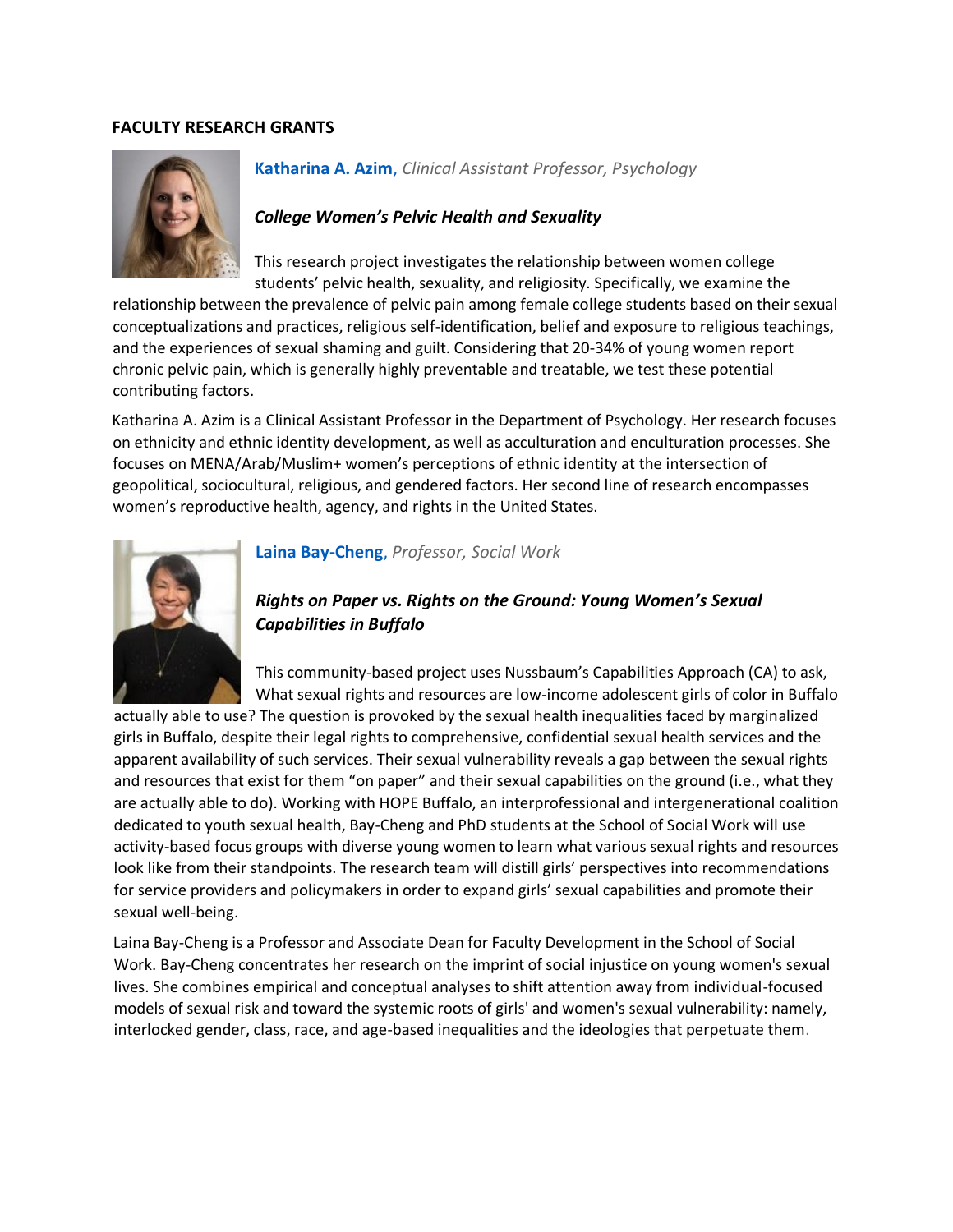

# **Paola Ugolini**, *Associate Professor, Romance Languages and Literatures*

# *Condottiero Father, Cross-Dressing Daughter: On the Portrait of Giacomo Malatesta and His Daughter Leonida (1562)*

This project focuses on the portrait of the condottiero Giacomo Malatesta and of his daughter Leonida, held in the castle of Gradara (Italy). What makes this portrait intriguing is that the young girl Leonida is dressed in full male attire. Standing next to her father, who dons his full armor, Leonida—already the

bearer of a male name, that of her grandfather—is clad in a corset and breeches, carries a small sword, and is portrayed while handing her father his gauntlets. The portrait makes no mystery of Leonida's cross-dressing, thanks to an inscription that identifies the sitters as "Giacomo Malatesta and His Daughter Leonida, Aged Five." I intend to investigate the reasons behind Giacomo Malatesta's decision to have such a portrait of himself and his daughter produced through an exploration of the history of the Malatesta family and by bringing it to bear upon contemporary literary representations of women warriors.

Paola Ugolini is an Associate Professor of Italian in the Department of Romance Languages and Literatures. Her research interests include early modern Italian literature, culture and conduct manuals; Satire; Chivalric poems; Gender studies.



**Kathleen A. Parks**, **Noelle St. Vil**, **Noelle St. Vil**, *Senior Research Scientist, Psychology Assistant Professor, Social Work*



# *Adapting a Video Measure of Sexual Assault Risk Perception to be Culturally Specific for Black College Women*

Utilizing focus groups, Black women will critique an existing video measure designed to assess sexual assault risk cues. Findings will be used to develop a culturally specific sexual assault tool for Black women.

Kathleen A. Parks is a Senior Research Scientist in the Department of Psychology. Her research focuses on young women's alcohol use/abuse and risks for sexual assault. This area of research has evolved through survey and daily process studies, as well as the development of a video vignette risk perception measure designed to assess women's perception of ambiguous and clear risk cues for alcohol-related sexual assault.

Noelle St. Vil is an Assistant Professor in the School of Social Work. St. Vil's research focuses on black male-female relationships, including the impact of structural racism on these relationships, intimate partner violence, sexually transmitted infections and relationship typologies (monogamous, consensual nonmonogamy and nonconsensual nonmonogamy).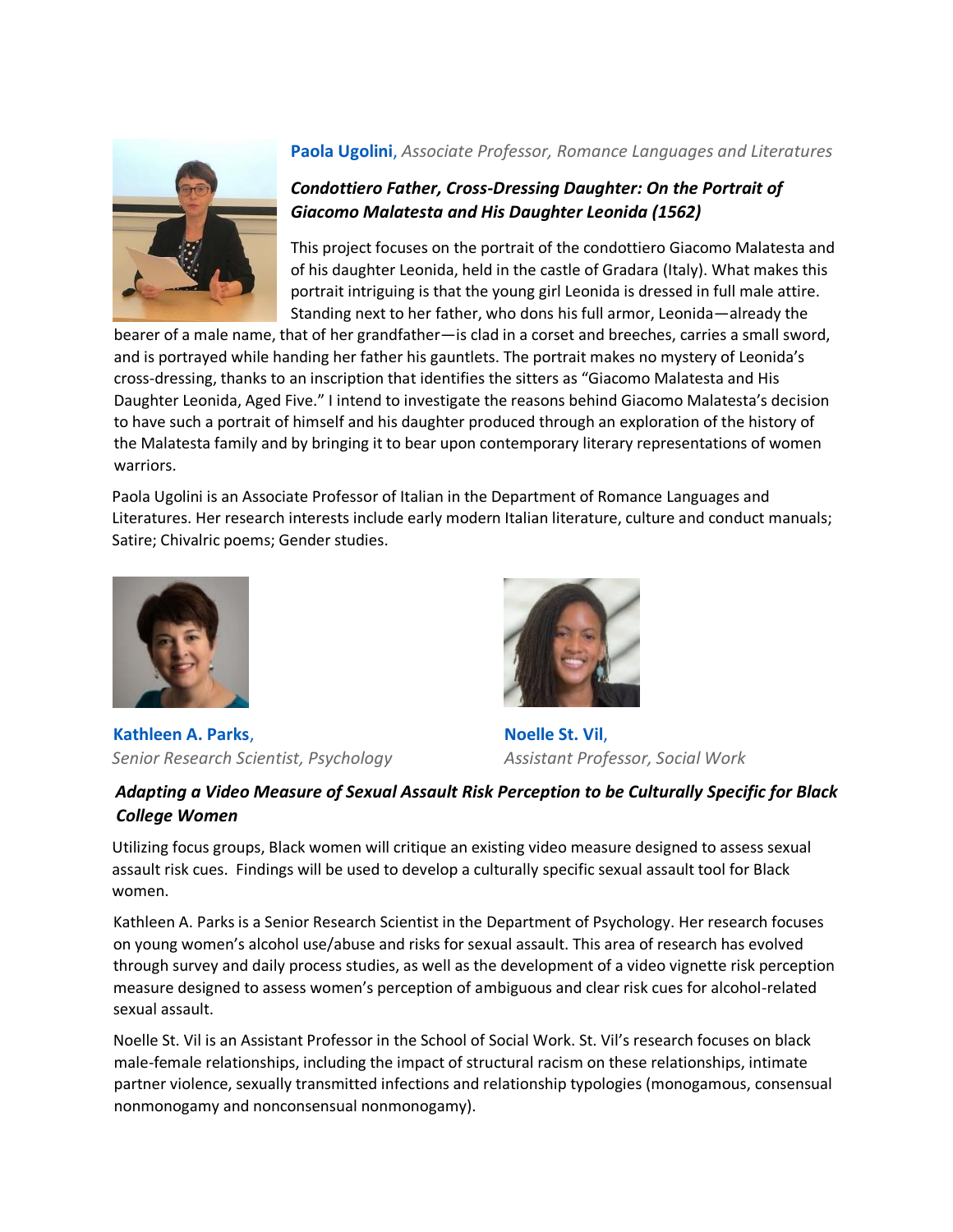#### **Congratulations to our Gender Institute Award Winners for 2018-2019!**

Sincere thanks go to **Mara Huber**, Director of the Experiential Learning Center, for supporting our Undergraduate Scholarships; and Professor **Myung Mi Kim**, James H. McNulty Chair of English, for funding the travel grant to attend the annual Duke Feminist Theory Workshop.

Wishing you all a relaxing summer from all of us at the Gender Institute, Carrie Bramen, Becky Burke, Anne Marie Butler

## **Gender Institute DISSERTATION FELLOWSHIP**



### **Maryam Muliaee,** *Ph.D. Candidate, Media Study*

*Re-visiting the Urban: Feminist Media Archaeologies as Counter-mapping*  Maryam Muliaee is a media artist-researcher, and a PhD candidate in Media Study at UB. Her dissertation focuses on feminist media archaeologies that suggest an embodied approach to the themes of place/city. She is an art director a[t](http://buffalodocumentaryproject.com/) [Buffalo](http://buffalodocumentaryproject.com/) [Documentary](http://buffalodocumentaryproject.com/) [Project,](http://buffalodocumentaryproject.com/) and the co-founder of [media-as-things,](http://media-as-things.com/) a media art practice+research collective. Maryam's artwork has been exhibited and screened in

the galleries and juried festivals around the world since 2007. Muliaee's dissertation explores feminist media archaeologies for their evocative standpoints and concerns with the themes of place/city. She argues for and frames the lateral, radical, resistant and relational cartographies that feminist media archaeologies offer for the spatial metaphors such as place/space, architecture and city.

### **ISABEL S. MARCUS INTERNATIONAL RESEARCH FELLOWSHIPS**



### **Gabriella Nassif,** *Ph.D. Candidate, Global Gender and Sexuality Studies*

Gabriella Nassif's research centers on migrant domestic workers in Lebanon. She is both a scholar and a development practitioner whose academic research is concerned with understanding the comparative racialization, and subsequent valuation of migrant domestic workers, and whose praxis takes up the (de)valuation of care work in Lebanon more broadly. She currently works with the Institute for Women's Studies in the Arab World and also with the Lebanese American University, where she is the managing editor of the journal *Al-Raida*. With support from the Marcus Fellowship, Gabriella will return to Lebanon to

complete her doctoral research.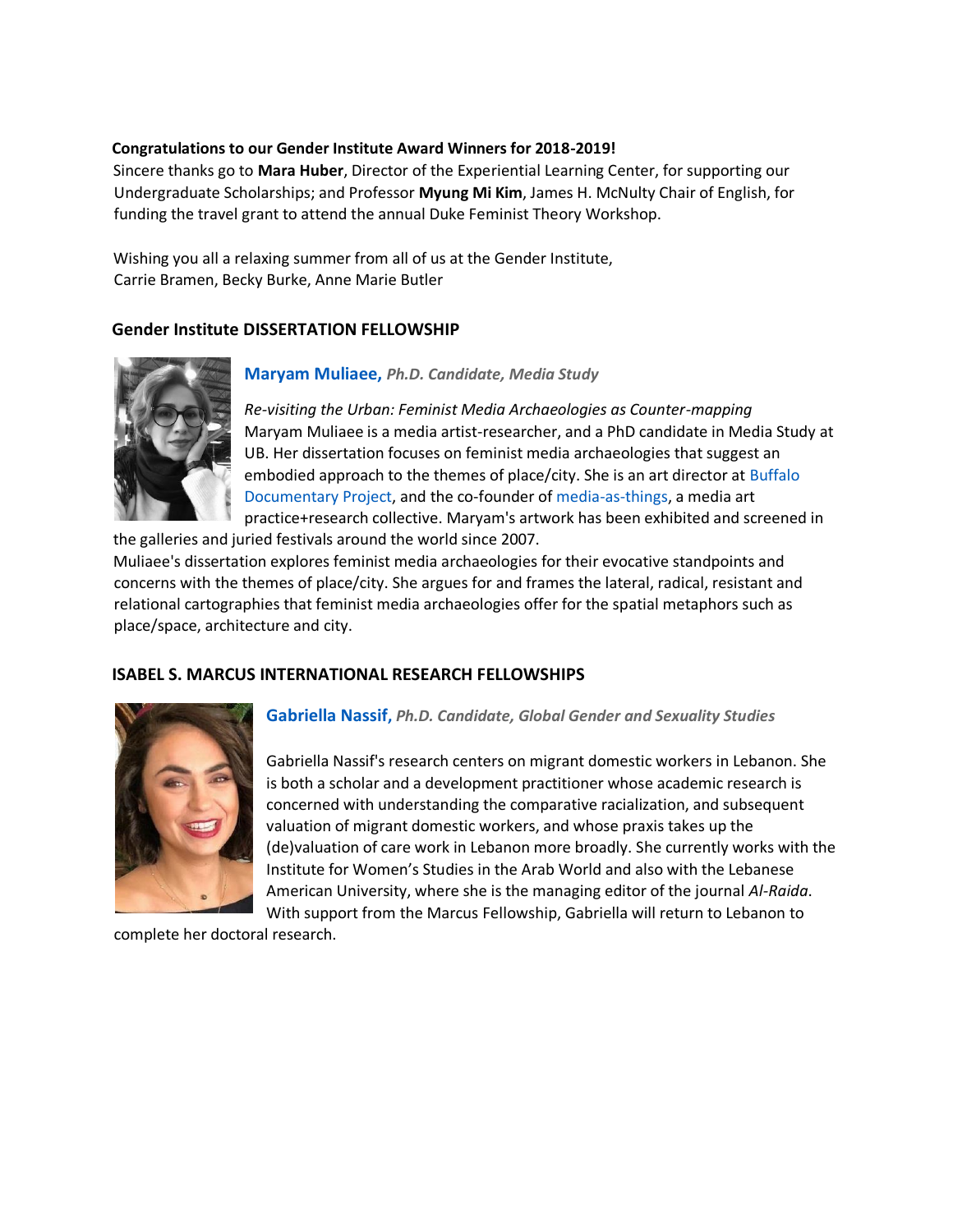

# **Alexandra Prince,** *Ph.D. Candidate, History*

Alexandra Prince's project concerns the history of the turn of the 20th century Jamaican religious movement known as Bedwardism. A majority female movement, the history of Bedwardism has been mired in misrepresentations and allegations of insanity that have prevented both popular and scholarly considerations of Bedwardism as proto-black nationalist group principally comprised of black women. With support from the fellowship, she will be traveling to Kingston to conduct research at the

Jamaica Memory Bank, a governmental organization that maintains audio interviews with the last surviving members of the Bedward's church, the Native Free Baptists. This is in support of her history dissertation project which examines the embedded gendered and racialized assessments within historical charges of religious insanity.

# **DUKE FEMINIST THEORY WORKSHOP TRAVEL GRANTS**



**Gabriella Nassif,** *Ph.D. Candidate, Global Gender and Sexuality Studies*

The Thirteenth Annual Feminist Theory Workshop at Duke University features keynote presentations by Lauren Berlant, Anne Anling Cheng, C. Riley Snorton, and Kim TallBear. Participants spend two days attending lectures and discussion groups and meeting colleagues from across the country and around the world.

### **UNDERGRADUATE SCHOLARSHIPS**



### **Hanna Santanam**, *Anthropology and English, class of 2019*

Hanna's academic interests lie at the intersection of Gender Studies, South Asian Studies, English, and Anthropology. Her senior thesis with honors in the Department of Anthropology focuses on the rights of gender and sexual minorities in India post-independence as protected by law. During the Spring 2019 semester, she will travel to Columbia University to meet with experts and use resources in the law library.

### **Alivia Smeltzer-Darling**, *Romance Languages and Literatures, class of 2021*



Alivia's research project focuses on sexual violence against women throughout Latin American cinematic history, dating from the mid-20<sup>th</sup> century to present day. Through the examination of Latin American films coupled with historical analysis of the eras that surrounded these films, the project will culminate with an essay, film screenings, and a public discussion about the theme of sexual violence in media over time, as well as its cultural implications.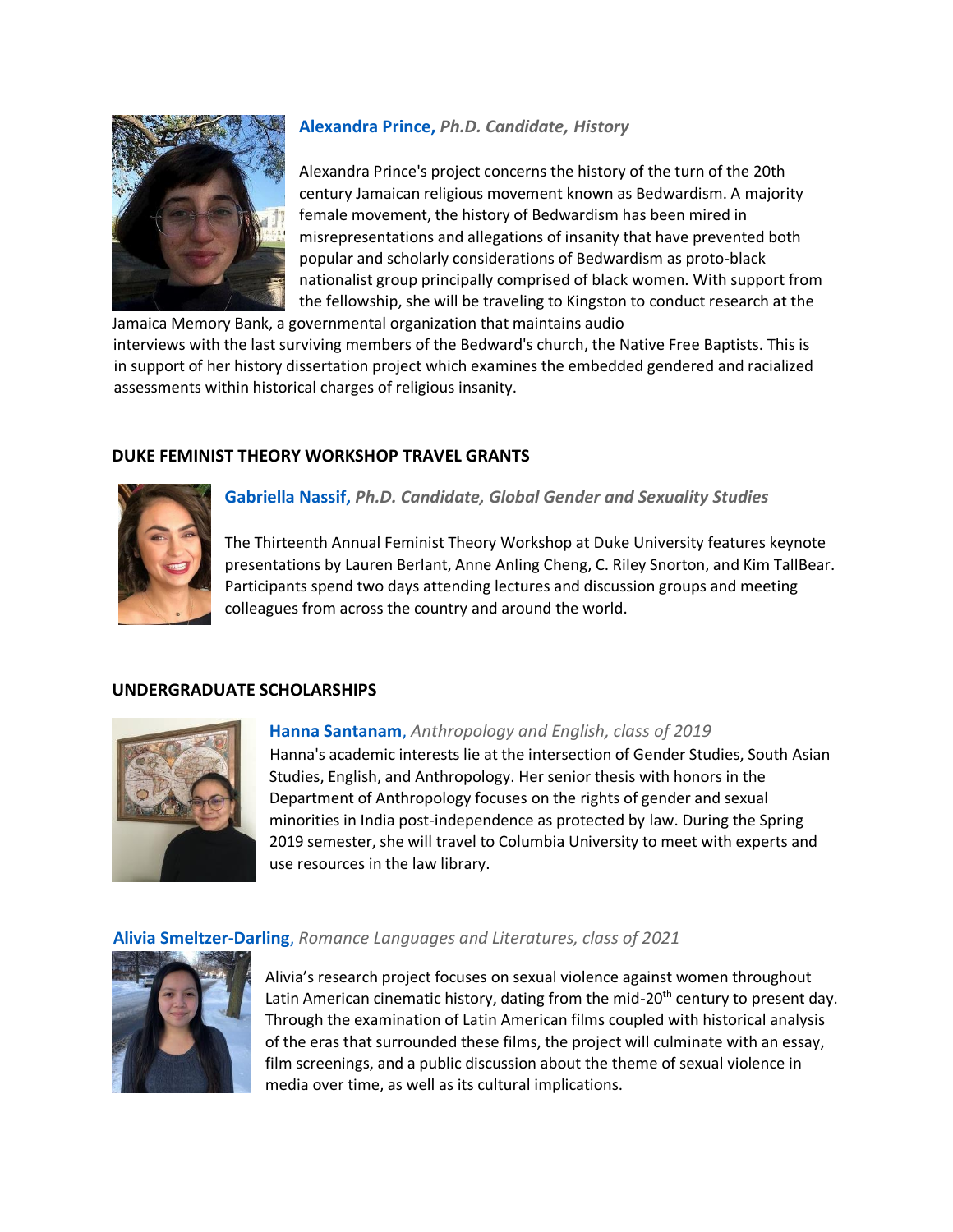Thanks to **Mara Huber**, the **Director of the Experiential Learning Network**, for supporting the **Undergraduate Scholarships**.

### **FACULTY RESEARCH GRANTS**



# **Meredith Conti**, *Assistant Professor, Theatre and Dance*

# *Gunpowder Plots: A Cultural History of Firearms and the American Theatre*

"Gunpowder Plots: A Cultural History of Firearms and the American Theatre" is the first full length study to examine occurrences of guns and gunplay, both simulated and genuine, in the spaces within and surrounding America's theatres. This monograph seeks to illuminate the ways in which the theatre—its performances, its history, its literatures, its public policies—bears the imprint of America's complex relationship with the weapon that helped forge its nationhood. In analyzing play scripts and librettos featuring guns alongside Wild West sharpshooting acts, gunfirefueled revivals of Shakespearean tragedies, Abraham Lincoln's assassination, and contemporary gun control activist performances, "Gunpowder Plots" appraises the diverse ways the U.S. American theatre has actively participated in the constructing and deconstructing of the nation's gun culture. In particular, the book endeavors to articulate how notions of gender, race, performativity, and materiality cling to and continually shape manifestations of America's guns on historical and contemporary stages.



# **Sharonah Fredrick***, Clinical Assistant Professor, Romance Languages and Literatures*

# *Female Mirrors of Piracy in the Americas: The Threat of the Virago, Real and Imagined, in Colonial Latin America and the Caribbean*

This project probes the imperial linkage of subaltern identities, the "illegal" and "witch-like" female refugee in the New World, with supposed criminal activity, in

the colonial Caribbean of the late 16th century, later extending to Peru's Pacific port of Callao in the early 17th century. It focuses first on violent female identities of the 16th-18th centuries, such as those of Anne Dieu Le Vieut, who bested the infamous terror of the Caribbean, Captain Laurens de Graaf, and then galvanized his crew. Consequently, it will analyze the portrayals of female (real and imagined) bonds with outlaw culture and Caribbean piracy, as presented in Spanish and Portuguese chronicles of the time. These chronicles afford a fascinating glimpse of how many English speaking female buccaneers, from Garce O'Malley in Elizabethan Ireland, to early 18th century Anne Bonney in the Bahamas, were viewed in the Hispanic world. My research will clarify the nature of the bonds between female "subaltern" history and the social history of the Spanish/Portuguese empires. In social history, piracy figures strongly-as Cuban historian Cesar Garcia del Pino has noted-as one of the few avenues in which women and marginalized groups, including self-emancipated slaves-could aspire to some degree of social mobility